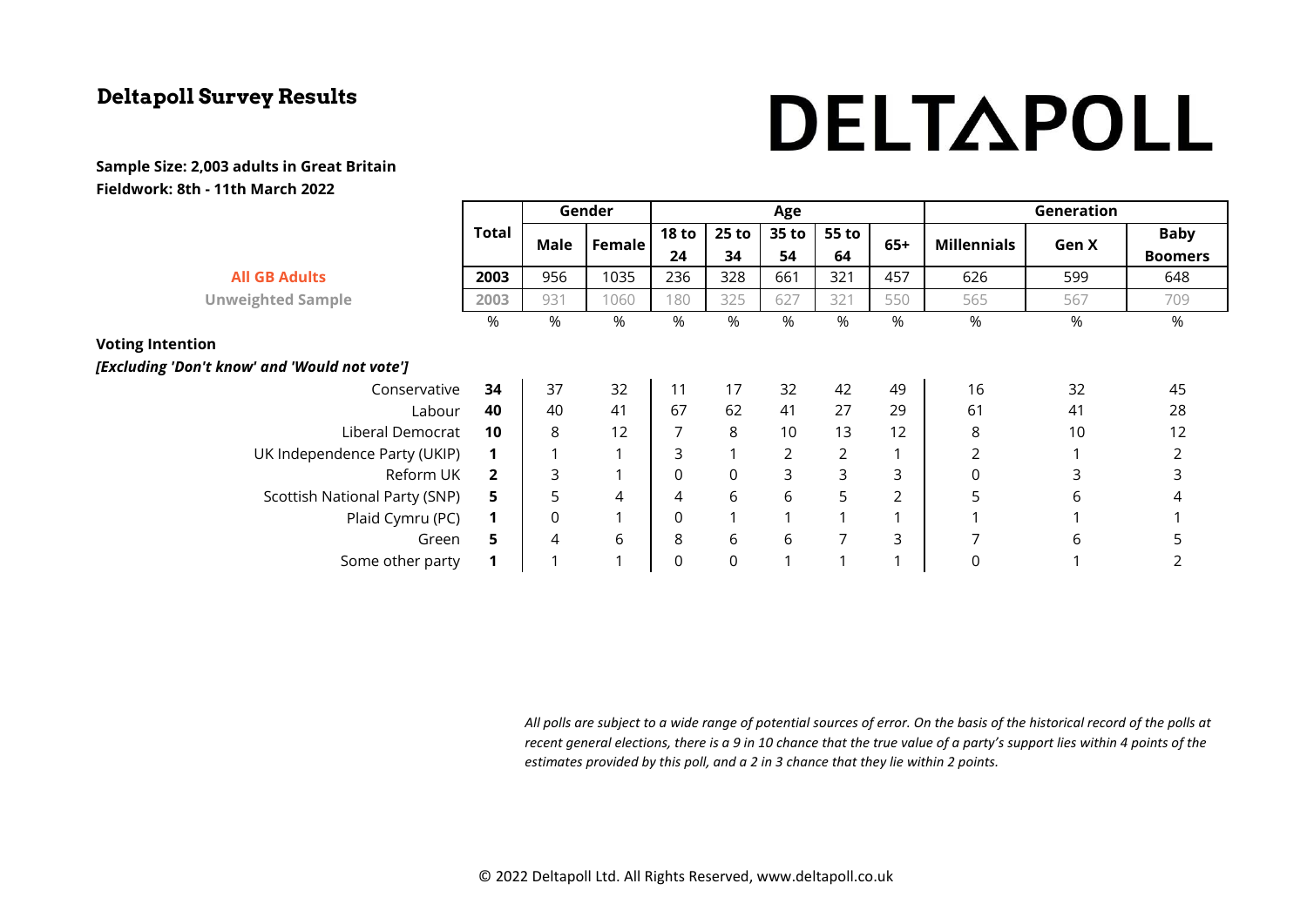#### **Sample Size: 2,003 adults in Great Britain Fieldwork: 8th - 11th March 2022**

|                                               |                | <b>EU Ref Vote</b> |                | GE 19 Vote     |                     |             |                | <b>Brexit Groups</b> |                  |                |                  |
|-----------------------------------------------|----------------|--------------------|----------------|----------------|---------------------|-------------|----------------|----------------------|------------------|----------------|------------------|
|                                               | Total          | Leave              | Remain         | Con            | Lab                 | Lib         | Other          | Con                  | Con              | Lab            | Lab              |
|                                               |                |                    |                |                |                     | Dem         |                | <b>Leavers</b>       | <b>Remainers</b> | <b>Leavers</b> | <b>Remainers</b> |
| <b>All GB Adults</b>                          | 2003           | 841                | 778            | 766            | 570                 | 201         | 180            | 546                  | 181              | 162            | 331              |
| <b>Unweighted Sample</b>                      | 2003           | 881                | 778            | 845            | 563                 | 141         | 171            | 604                  | 208              | 162            | 342              |
|                                               | %              | %                  | %              | %              | %                   | $\%$        | $\%$           | %                    | %                | %              | %                |
| <b>Voting Intention</b>                       |                |                    |                |                |                     |             |                |                      |                  |                |                  |
| [Excluding 'Don't know' and 'Would not vote'] |                |                    |                |                |                     |             |                |                      |                  |                |                  |
| Conservative                                  | 34             | 54                 | 18             | 79             | 1                   | 4           | $\overline{2}$ | 80                   | 76               | 2              |                  |
| Labour                                        | 40             | 28                 | 50             | 12             | 89                  | 27          | 9              | 9                    | 15               | 92             | 88               |
| Liberal Democrat                              | 10             | 5                  | 16             | 3              | $\overline{4}$      | 60          | 5              | 3                    | 3                | 2              | 5                |
| UK Independence Party (UKIP)                  |                | 3                  | $\Omega$       | 2              | 0                   | $\Omega$    | 5              | 3                    | $\Omega$         | $\Omega$       | 0                |
| Reform UK                                     | $\overline{2}$ | 4                  | 0              | 3              | $\mathbf 0$         |             | 6              | 3                    |                  | 0              | 0                |
| Scottish National Party (SNP)                 | 5              | 3                  | $\overline{ }$ | 0              |                     |             | 39             | 0                    | 0                | 2              |                  |
| Plaid Cymru (PC)                              |                |                    |                | $\mathbf 0$    | $\mathsf{O}\xspace$ | $\mathbf 0$ | 4              | 0                    | 0                |                | 0                |
| Green                                         | 5.             | 3                  | ⇁              | $\overline{2}$ | $\overline{4}$      | 6           | 25             |                      | 3                | 2              | 3                |
| Some other party                              |                |                    |                | $\Omega$       |                     | $\mathbf 0$ | 5              | 0                    |                  | 0              |                  |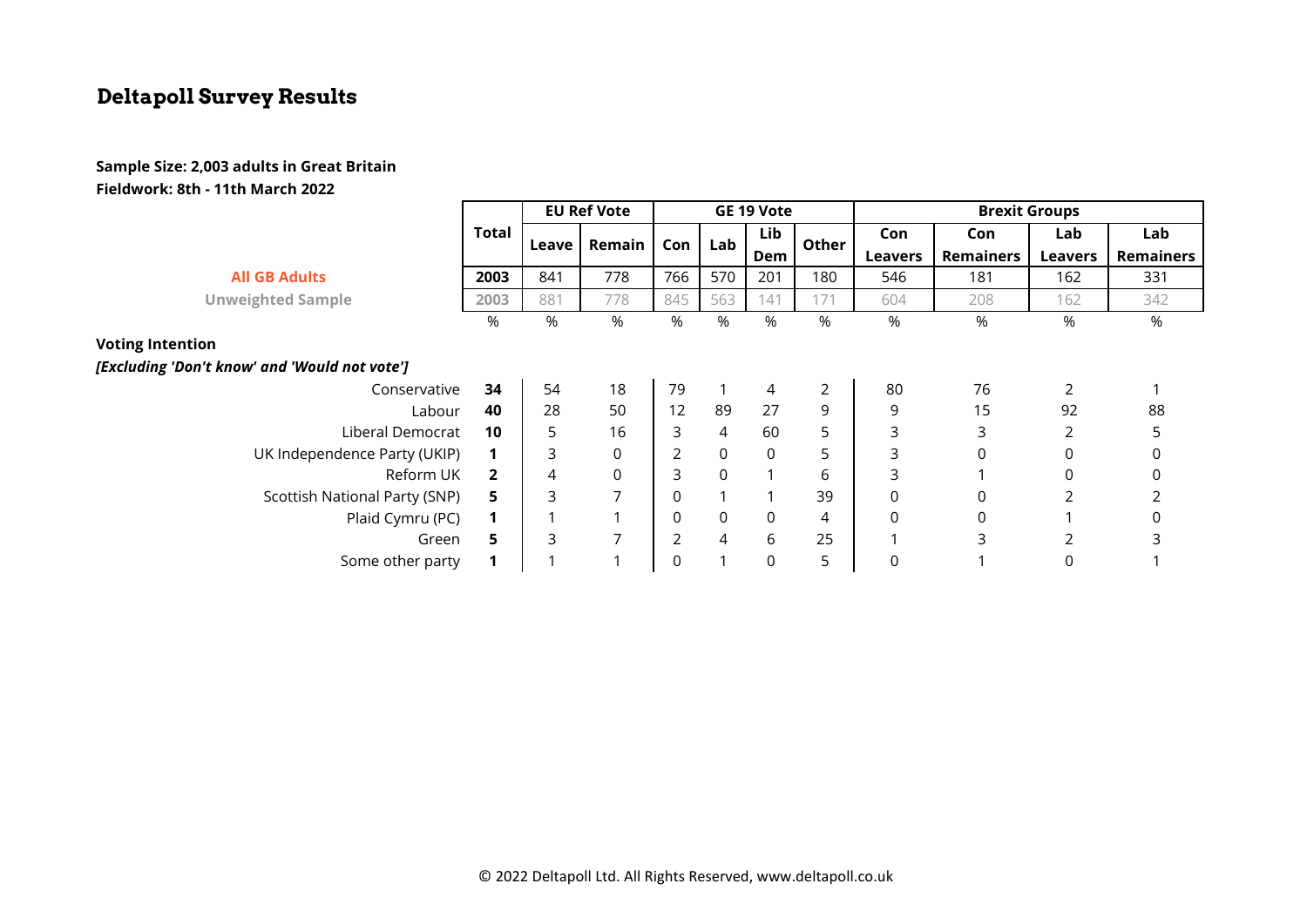#### **Sample Size: 2,003 adults in Great Britain Fieldwork: 8th - 11th March 2022**

|                                               | <b>Total</b>   | <b>Region</b>  |                      |                 |       |              |                 |  |  |  |
|-----------------------------------------------|----------------|----------------|----------------------|-----------------|-------|--------------|-----------------|--|--|--|
|                                               |                | London         | <b>Rest of South</b> | <b>Midlands</b> | North | <b>Wales</b> | <b>Scotland</b> |  |  |  |
| <b>All GB Adults</b>                          | 2003           | 274            | 644                  | 334             | 485   | 95           | 170             |  |  |  |
| <b>Unweighted Sample</b>                      | 2003           | 234            | 665                  | 358             | 493   | 95           | 158             |  |  |  |
|                                               | %              | %              | %                    | %               | $\%$  | %            | %               |  |  |  |
| <b>Voting Intention</b>                       |                |                |                      |                 |       |              |                 |  |  |  |
| [Excluding 'Don't know' and 'Would not vote'] |                |                |                      |                 |       |              |                 |  |  |  |
| Conservative                                  | 34             | 23             | 43                   | 42              | 30    | 32           | 17              |  |  |  |
| Labour                                        | 40             | 48             | 33                   | 39              | 55    | 39           | 20              |  |  |  |
| Liberal Democrat                              | 10             | 12             | 14                   | 10              | 6     |              | 11              |  |  |  |
| UK Independence Party (UKIP)                  |                | $\overline{2}$ | 2                    |                 |       |              | 0               |  |  |  |
| Reform UK                                     | $\overline{2}$ | 5              | 2                    | 3               |       |              | $\Omega$        |  |  |  |
| Scottish National Party (SNP)                 | 5              | 0              | $\mathbf 0$          | $\mathbf 0$     | 0     | 0            | 48              |  |  |  |
| Plaid Cymru (PC)                              | $\mathbf 1$    | $\mathbf 0$    | 0                    | $\mathbf 0$     | 0     | 13           | 0               |  |  |  |
| Green                                         | 5              | 9              | 5                    | 5               | 5     | 5.           | ς               |  |  |  |
| Some other party                              |                |                |                      | 0               |       |              |                 |  |  |  |